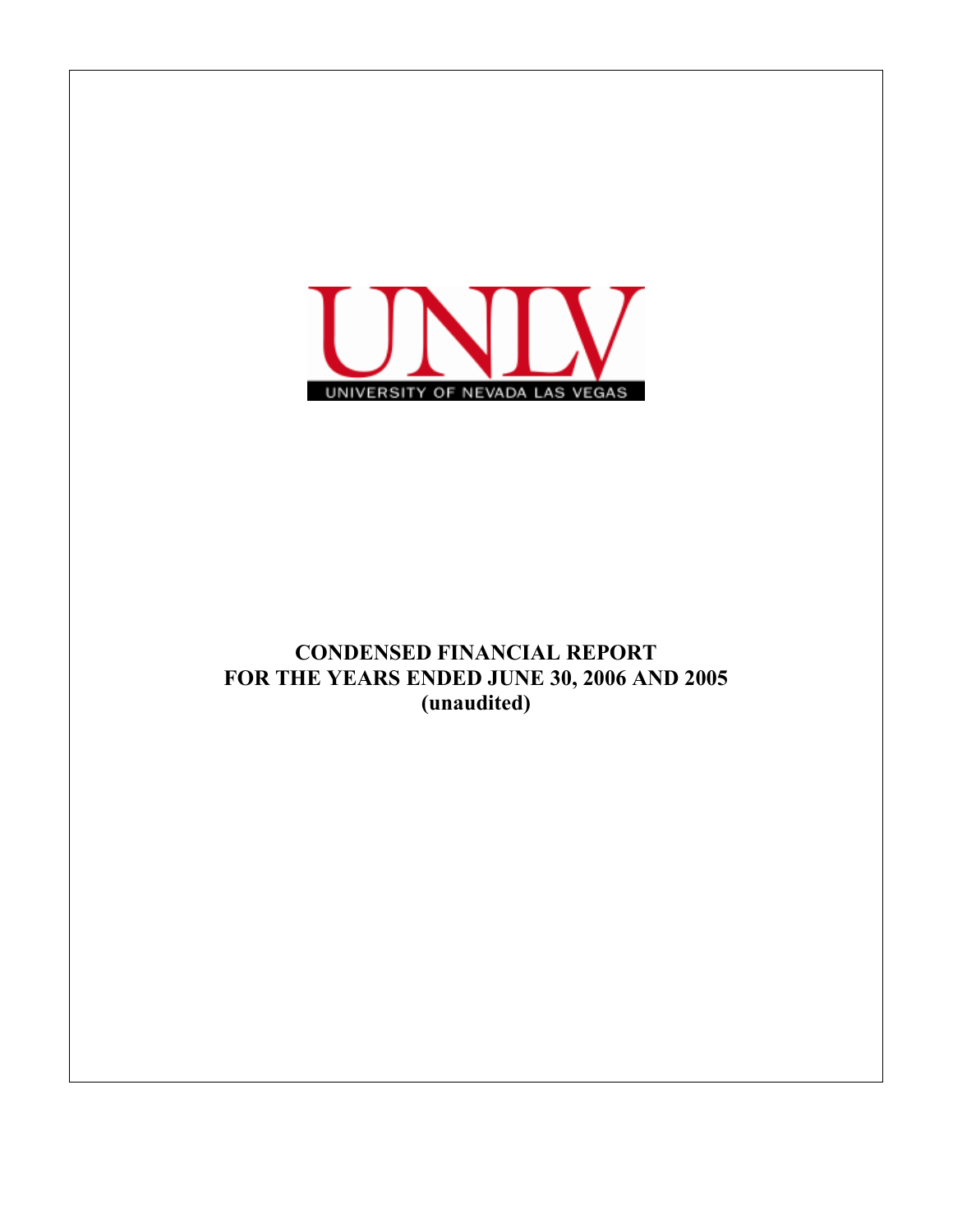

## CONDENSED FINANCIAL REPORT FOR THE YEARS ENDED JUNE 30, 2006 AND 2005 (unaudited)

# **Contents**

| Introduction                                                |    |
|-------------------------------------------------------------|----|
|                                                             | 1  |
| Using the Financial Statements                              | 1  |
| <b>Statement of Net Assets</b>                              | 3  |
| Capital and Debt Activities                                 | 4  |
| <b>Endowment Funds</b>                                      | 5  |
| Statements of Revenues, Expenses, and Changes in Net Assets | 7  |
| University Revenues by Source                               | 9  |
| University Operating Expenses by Natural Classification     | 11 |
| University Operating Expenses by Function                   | 13 |
| <b>Statements of Cash Flows</b>                             | 14 |
| Discretely Presented Component Unit                         | 14 |
| Economic Outlook                                            | 15 |
|                                                             |    |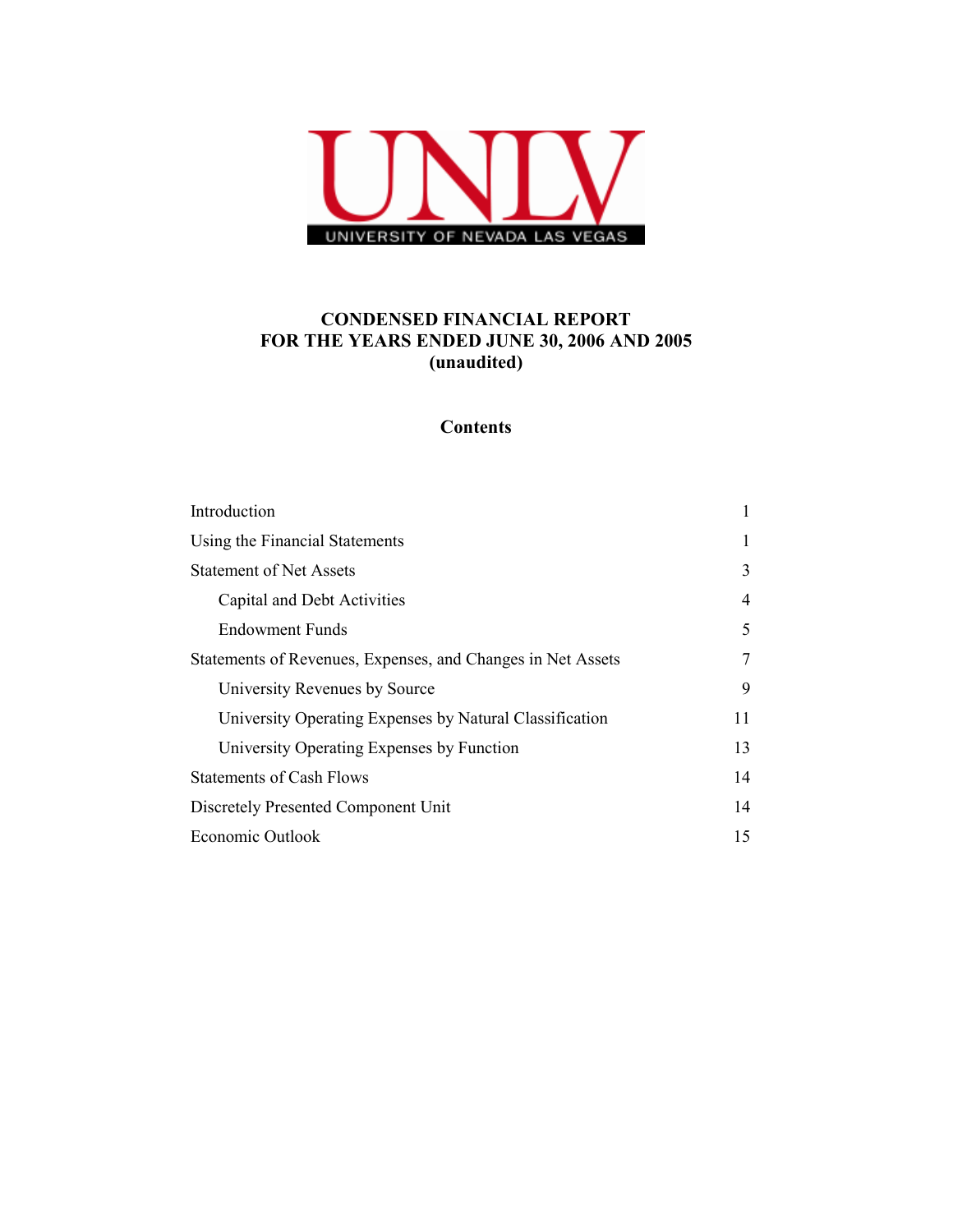## Introduction

The following provides an analysis and discussion of the financial position and activities of the University of Nevada, Las Vegas (the "University" or "UNLV") for the years ended June 30, 2006 and 2005. UNLV is one of nine divisions or campuses of the Nevada System of Higher Education ("NSHE" or the "System"). The System is an agency of the State of Nevada (the "State") and UNLV receives significant support from, and has significant assets held by, the State. This discussion has been prepared by management and supplements the audited financial statements of theNevada System of Higher Education.

The University is a comprehensive public institution of higher learning committed to a mission of being a premier metropolitan research university. UNLV has grown to more than 28,000 students (the official fall 2005 enrollment was 28,104) and over 930 full-time instructional faculty members. UNLV offers more than 230 undergraduate, masters and doctoral degree programs. UNLV's student population grew by 9 percent over the last two years adding nearly 1,800 full time students to the campus. The minority student population was 8,767 in fall 2005 or 31 percent of the total student body and graduate students now comprise 21 percent of the total student population.

The University continues toward its goal of becoming a major research institution and is classified as a Research University with high research according to the Carnegie Foundation for the Advancement of Teaching.

## University Related Organizations

The annual financial report and statements include UNLV and the University of Nevada, Las Vegas Foundation (the "Foundation"). The Foundation, incorporated in November 1981, is a  $501(c)$  (3) organization that serves as the primary fundraising, community relations, and gift management agency for the University. The Foundation also manages a variety of funds for the benefit of UNLV, and from time to time undertakes construction projects and other activities on behalf of the University.

The thirteen (13) elected members of the Board of Regents of NSHE serve as the members of the Foundation and appoint a Board of Trustees to oversee the management and programs of the Foundation. The membership on the Board of Trustees includes both alumni and community leaders; they generously support the University in many ways and provide important links between the University and the community.

## Using the Financial Statements

The University's Financial Report includes three financial statements: the Statement of Net Assets; the Statement of Revenues, Expenses, and Changes in Net Assets; and the Statement of Cash Flows. The emphasis of discussions about these statements will be on current year data. They are prepared in accordance with Government Accounting Standards Board (GASB) principles, which establish standards for external financial reporting for public colleges and universities and require that financial statements be presented on a consolidated basis to focus on the University as a whole.

One of the most important questions asked about UNLV's finances is whether the institution as a whole is better off or worse off as a result of the year's activities. The key to understanding this question is evaluating the three statements. These statements present financial information in a form similar to that used by corporations. Net assets, the difference between assets and liabilities, is one indicator of the improvement or erosion of UNLV's financial health. Over time, increases or decreases in net assets is one measure of UNLV's financial health when considered with non-financial facts such as enrollment levels and the condition of the facilities.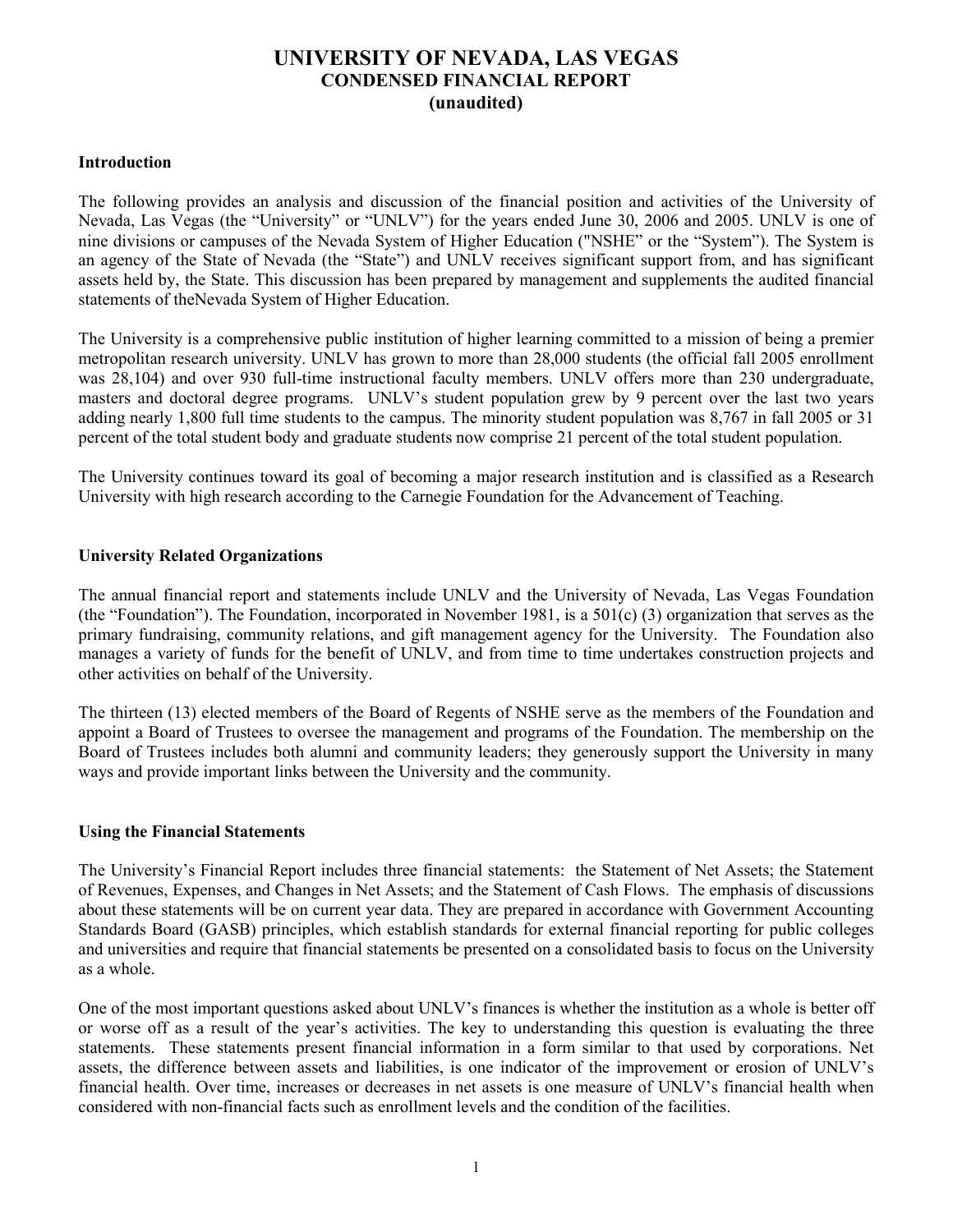## Statement of Net Assets

The Statement of Net Assets includes all assets and liabilities. It is prepared under the accrual basis of accounting, whereby revenues and assets are recognized when the service is provided and expenses and liabilities are recognized when others provide the services, regardless of when cash is exchanged.

### The Statement of Revenues, Expenses and Changes in Net Assets

The Statement of Revenues, Expenses and Changes in Net Assets presents the revenues earned and expenses incurred during the year. Activities are reported as either operating or non-operating. All things being equal, a public university system's dependency on state appropriations will result in operating deficits. This is because the financial reporting model classifies State appropriations as non-operating revenues. The utilization of long-lived assets, referred to as Capital Assets, is reflected in the financial statements as depreciation, which amortizes the cost of an asset over its expected useful life.

### Statement of Cash Flows

Another important factor to consider when evaluating financial viability is UNLV's ability to meet financial obligations as they mature. The Statement of Cash Flows presents information related to cash inflows and outflows summarized by operating, noncapital financing, capital financing and investing activities.

## Overview of the Financial Statements and Financial Analysis

The University's financial position remained sound at June 30, 2006, with total assets of \$1 billion and liabilities of \$340 million. Net assets, which represent the residual interest in the University's assets after liabilities are deducted, were \$669 million for fiscal year 2006 and \$559 million for fiscal year 2005.

Changes in net assets represent the operating activity of the University, which results from revenues, expenses, gains and losses, and are summarized below. The large increases in 2006 and 2004 net assets reflect the biennial State capital appropriations to the Public Works Board directed to UNLV from the State budgeting process. In accordance with State of Nevada operating practices, the bulk of capital appropriations arrive in the first year of the biennium. UNLV recognized no capital appropriations during 2005, which was the second year of the biennial budget. Changes in net assets for the years ended June 30 are summarized below.

|                           |   | University |   |         |   |         |   |        | University Related Organization |        |    |        |  |  |
|---------------------------|---|------------|---|---------|---|---------|---|--------|---------------------------------|--------|----|--------|--|--|
|                           |   | 2006       |   | 2005    |   | 2004    |   | 2006   |                                 | 2005   |    | 2004   |  |  |
| (In thousands of dollars) |   |            |   |         |   |         |   |        |                                 |        |    |        |  |  |
|                           |   |            |   |         |   |         |   |        |                                 |        |    |        |  |  |
| <b>Total Revenues</b>     | S | 552,424    | S | 427.304 | S | 432.358 | S | 36,772 | \$.                             | 39,874 | -S | 24,526 |  |  |
| <b>Total Expenses</b>     |   | 442,719    |   | 400,257 |   | 361,392 |   | 18,319 |                                 | 15,258 |    | 18,382 |  |  |
| Increase in net assets    |   | 109,705    |   | 27.047  |   | 70,966  |   | 18,453 | \$.                             | 24,616 |    | 6,144  |  |  |
|                           |   |            |   |         |   |         |   |        |                                 |        |    |        |  |  |

The University had a good year. Revenues continued to grow. In 2006 tuition and fee revenue increased 18% and state appropriation revenue increased 13%. Of significance a new orthodontics program contributed \$1.6 million to tuition and fees revenue.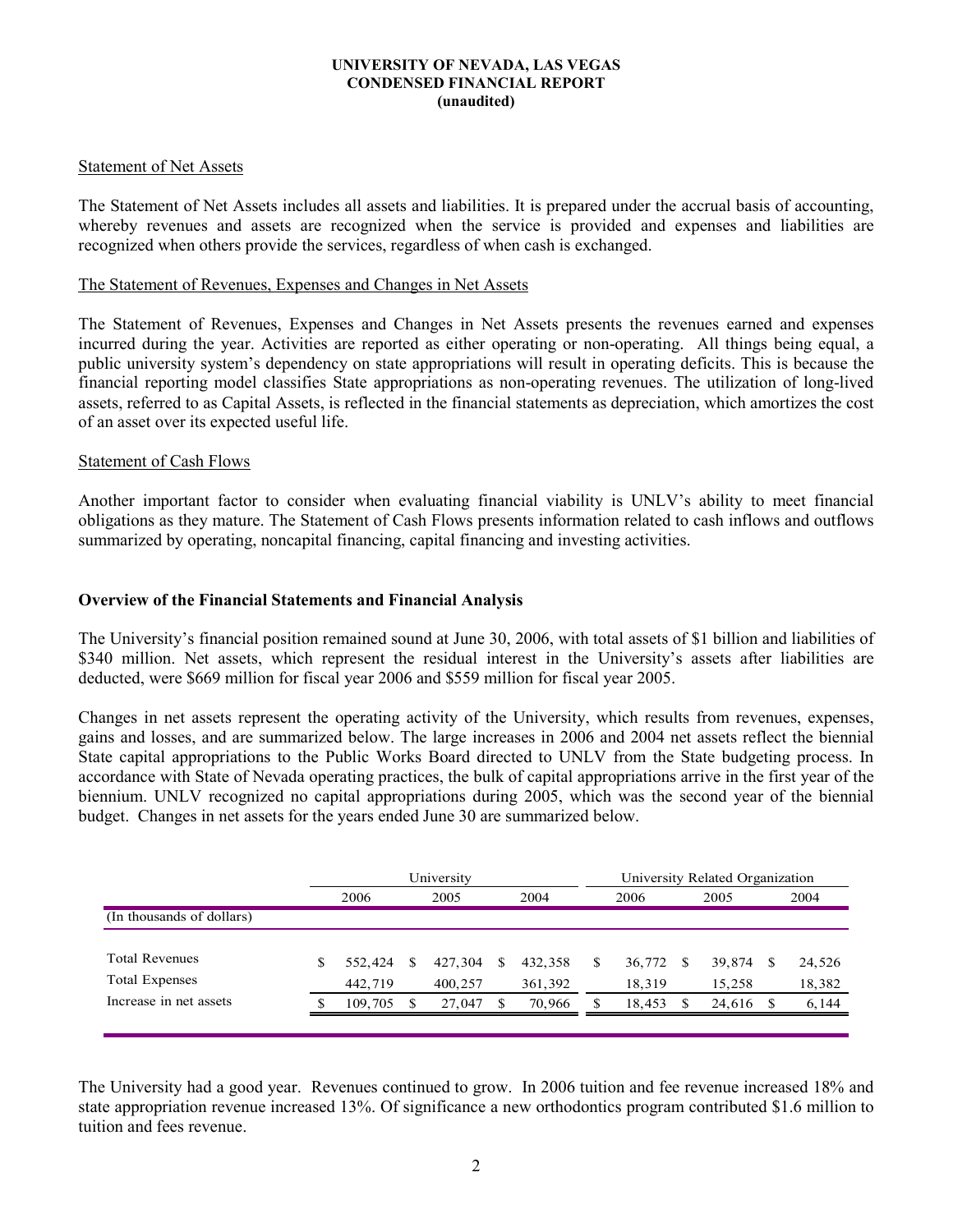#### Statement of Net Assets

The Statement of Net Assets is a point-of-time financial statement presenting the readers of the financial statements with the financial position of the University. The Statement of Net Assets presents end-of-year data concerning Assets (current and noncurrent), Liabilities (current and noncurrent), and Net Assets (assets minus liabilities).

#### Condensed Statement of Net Assets

As of June 30:

|              |           | University |         |               |         | University Related Organization |         |               |         |               |        |
|--------------|-----------|------------|---------|---------------|---------|---------------------------------|---------|---------------|---------|---------------|--------|
|              | 2006      |            | 2005    |               | 2004    |                                 | 2006    |               | 2005    |               | 2004   |
|              |           |            |         |               |         |                                 |         |               |         |               |        |
|              |           |            |         |               |         |                                 |         |               |         |               |        |
| $\mathbb{S}$ | 195,897   | \$         | 154,404 | <sup>\$</sup> | 137,487 | \$                              | 25,532  | \$            | 11,066  | \$            | 12,148 |
|              |           |            |         |               |         |                                 |         |               |         |               |        |
|              | 548,658   |            | 480,734 |               | 459,218 |                                 | 1,979   |               | 2,491   |               | 2,507  |
|              | 264,841   |            | 122,474 |               | 133,459 |                                 | 107,354 |               | 103,304 |               | 77,829 |
|              | 1,009,396 |            | 757,612 |               | 730,164 |                                 | 134,865 |               | 116,861 |               | 92,484 |
|              |           |            |         |               |         |                                 |         |               |         |               |        |
|              | 81,520    |            | 56,337  |               | 48,472  |                                 | 226     |               | 521     |               | 414    |
|              | 258,875   |            | 141,979 |               | 149,443 |                                 | 1,587   |               | 1,741   |               | 2,087  |
|              | 340,395   |            | 198,316 |               | 197,915 |                                 | 1,813   |               | 2,262   |               | 2,501  |
| -S           | 669,001   | S          | 559,296 | S             | 532,249 | \$                              | 133,052 | S             | 114,599 | <sup>\$</sup> | 89,983 |
|              |           |            |         |               |         |                                 |         |               |         |               |        |
| S.           | 387,374   | \$         | 348,026 | \$            | 350,067 | \$                              | 130     | <sup>\$</sup> | 216     | <sup>\$</sup> | 213    |
|              | 174,922   |            | 123,181 |               | 97,868  |                                 | 74,837  |               | 61,945  |               | 46,361 |
|              | 11,604    |            | 11,529  |               | 10,524  |                                 | 53,235  |               | 48,248  |               | 41,561 |
|              | 95,101    |            | 76,560  |               | 73,790  |                                 | 4,850   |               | 4,190   |               | 1,848  |
|              | 669,001   |            | 559,296 |               | 532,249 |                                 | 133,052 | S             | 114,599 |               | 89,983 |
|              |           |            |         |               |         |                                 |         |               |         |               |        |

A review of the University's Statement of Net Assets at June 30, 2006, shows that the University continues to build upon its sound financial foundation. From the data presented, readers of the Statement of Net Assets are able to determine the assets available to continue the operations of the institution. They are also able to determine how much the institution owes vendors and lending institutions. Finally, the Statement of Net Assets provides a picture of the net assets (assets minus liabilities) and their availability for expenditure by the institution.

Total UNLV capital assets were \$548.7 million as of June 30, 2006, an increase of \$67.9 million from fiscal 2005. This continues the institutional priority of providing first-rate facilities that create and sustain a student-centered learning environment. Total assets for the University increased by \$251.8 million during 2006 and \$27.4 million in 2005. The significant increase in 2006 was primarily due to the increase in capital assets, and other noncurrent assets related to capital projects including restricted cash and cash equivalents, other restricted investments, and State of Nevada receivables. Noncurrent receivable from State of Nevada increased \$58.3 million due to capital state appropriations are recognized in the first year of the biennium. Restricted cash and cash equivalents increased by \$20.9 million and other restricted investments increased \$65.3 million. The increase in restricted cash and cash equivalents and other restricted long-term investments is due to the general revenue bond proceeds issued in fiscal 2006 totaling \$ 95.9 million for construction of the Student Union, Recreation and Wellness Center, and Parking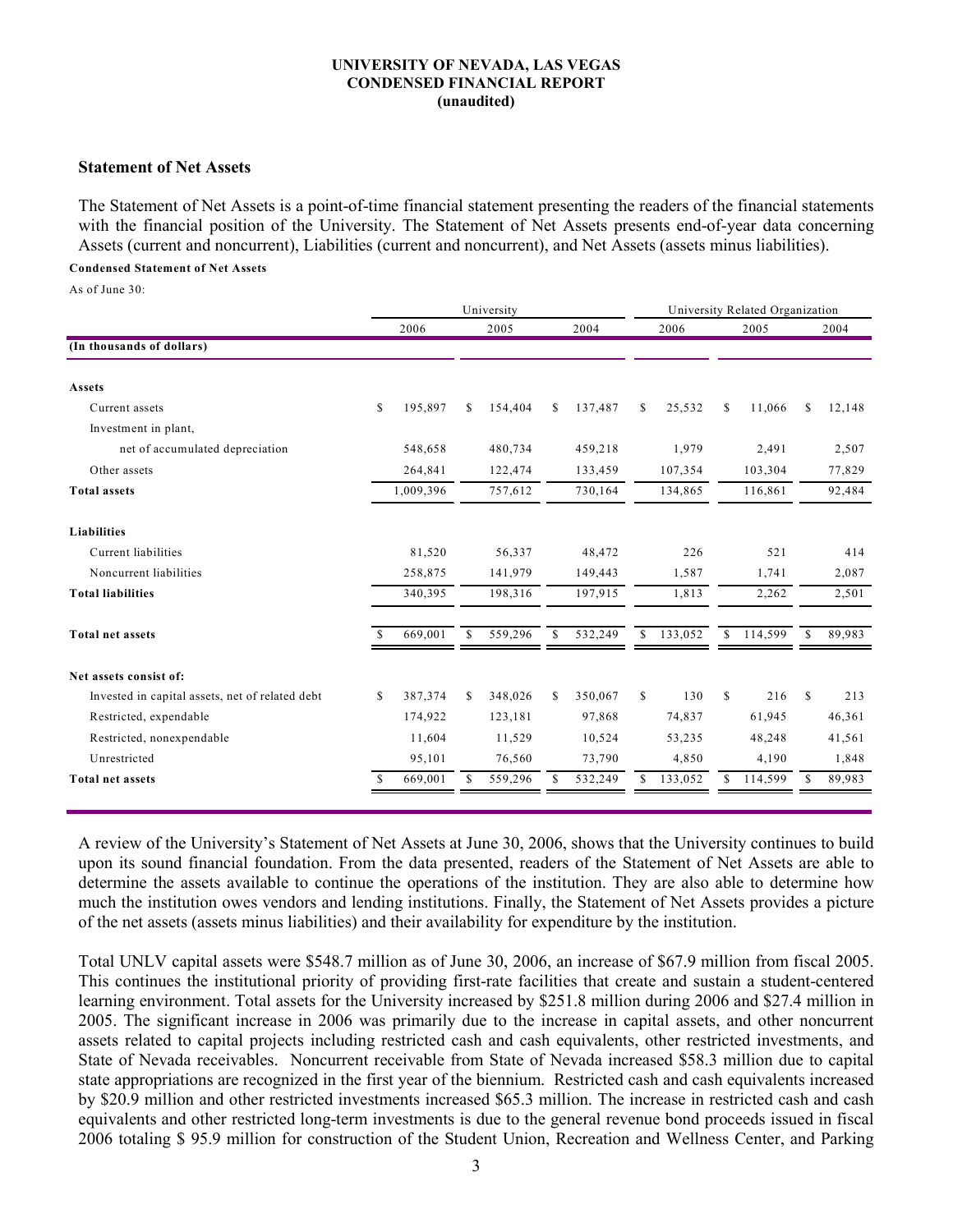Garage. In addition UNLV issued Certificates of Participation in the amount of \$13.4 million for the Advanced Dental Education Building and bank loans for various construction projects for an additional \$16.3 million.

Total liabilities for the year increased by \$142.1 million with an increase in current liabilities of \$25.2 million and a increase in non current liabi1ities of \$116.9 million. The increase in current liabilities was primarily due to the increase in accounts payable caused by an increase in plant fund activity, the current portion of long term debt, accrued interest, funds held in trust for others and accrued payroll. The increase in non current liabilities reflects the increase in outstanding bonds payable due to the issuance of new bonds and related borrowing as discussed previously.

Net assets are divided into three major categories. The first category, invested in capital assets, net of debt, represents the University's capital assets net of accumulated depreciation and outstanding principal balances of debt attributable to the acquisition, construction or improvement of those assets. The next net asset category is restricted net assets, which is divided into two categories, nonexpendable and expendable. The corpus of nonexpendable restricted resources is only available for investment purposes. Expendable restricted net assets are available for expenditure by the institution but must be spent for purposes as determined by donors and/or external entities that have placed time or purpose restrictions on the use of the assets. The final category is unrestricted net assets. Unrestricted assets are available to the institution for any lawful purpose of the institution.

The total net assets of the institution increased \$109.8 million during 2006. Investment in capital assets net of related debt increased \$39.3 million and restricted expendable assets increased \$59.8 million for scholarship, research and capital projects. Unrestricted net assets, which are primarily from auxiliary funds, sales and services of educational departments, and tuition and fees, increased by \$10.4 million.

## Capital and Debt Activities

Capital construction activities are best understood in the context of the Campus Master Plan approved by the Board of Regents on March 18, 2004. The Maryland Parkway campus presently has approximately 4.1 million gross square feet serving more than 28,000 students. The Master Plan projects a maximum capacity of this campus of approximately 36,000 students.

UNLV has a number of major construction projects in planning and under construction. During early fiscal 2007, the expansion of a parking facility and completion of the first phase of the student union will become operational. Further information is provided below:

## Capital Projects currently under construction include the following:

Cottage Grove parking structure (\$15.0 million) – The two level vertical expansion of the existing Cottage Grove parking structure is anticipated to yield approximately 845 new parking spaces for a total of approximately 2,450 spaces.

Student Recreation/Wellness Center and Student Union (\$104 million combined cost) – The University is building a new 187,000 square foot Student Recreation/Wellness Center and a new 135,000 square foot Student Union building. These two new buildings are currently under construction and are scheduled to be completed in 2007. These facilities, in conjunction with the recently completed Dayton Housing Complex, will enhance our campus community.

Science and Engineering building (SEB) – The \$113 million Science and Engineering building began construction in August, 2005, and will be a significant addition to the UNLV campus. The Science and Engineering building is the cornerstone of UNLV's goal to become a premier research institution. The 207,000 square foot building, slated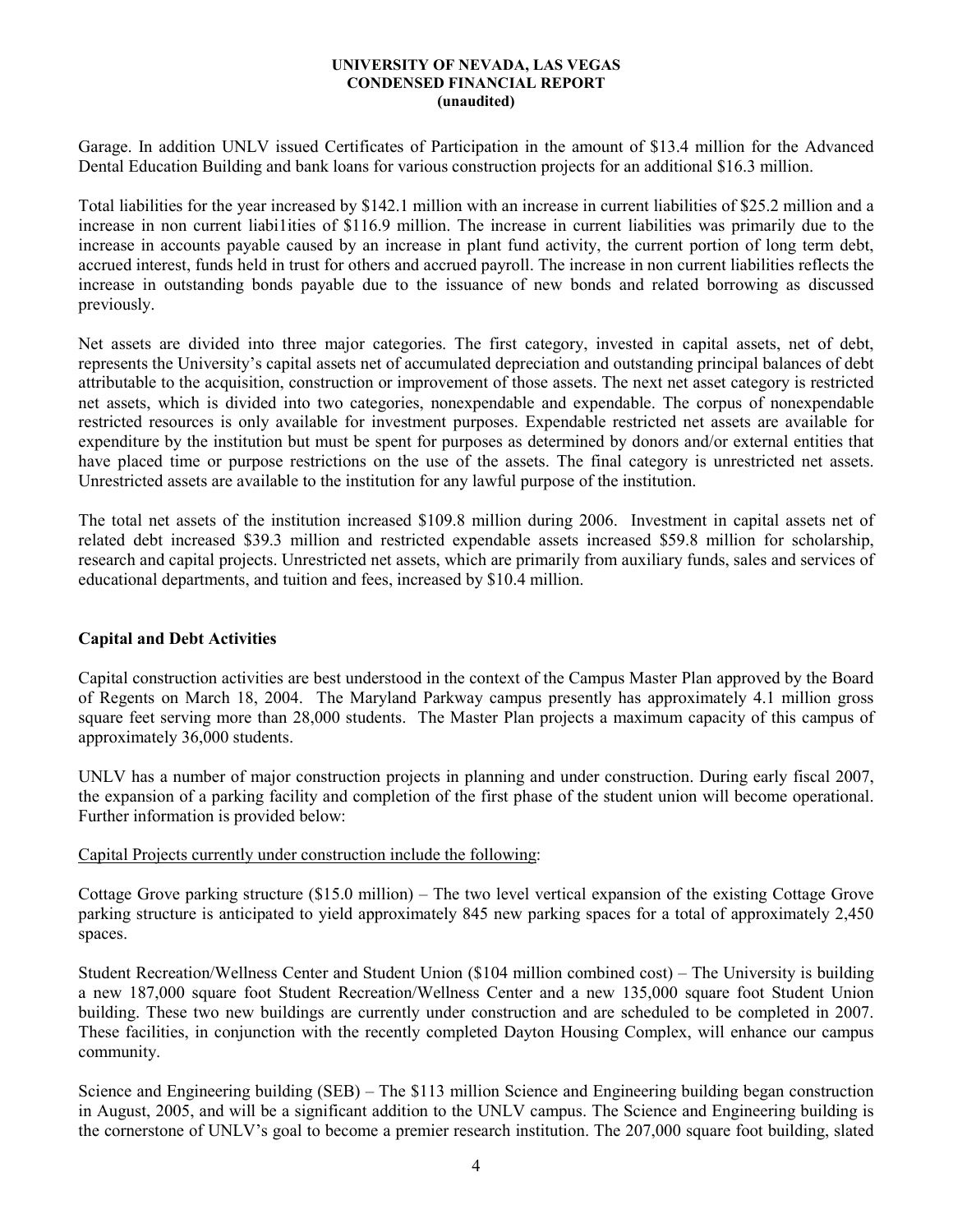to be completed in 2008, is designed for interdisciplinary teaching and research. It will include state-of-the-art labs, "smart" conference rooms, and integrated research space. The University currently has approximately 129,000 square feet of research space; the new building will raise this total to more than 300,000 square feet.

Shadow Lane Campus Building B improvements (\$5.8 million) – This project includes the remodel and upgrade of Building B on UNLV's Shadow Lane Campus (home of the School of Dental Medicine and other biomedical activities). The intent is to bring the building up to current code, create space and prepare the building so that it is more accessible for current occupants and more desirable for future tenants. This facility may play an important role in the development of the University of Nevada Academic Health Sciences initiative.

### Capital Projects currently under design include:

Greenspun College of Urban Affairs building (\$83.5 million) - The Greenspun College of Urban Affairs building will be 117,500 gross square feet with five floors on the UNLV main campus. It will include faculty and graduate student offices, smart classrooms of a variety of sizes, seminar rooms, and open informal learning areas. This facility will also house new modern television studios and a radio station for student learning. The Greenspun College is made up of six academic units including the Hank Greenspun School of Communication, Department of Criminal Justice, Department of Environmental Studies, Department of Public Administration, and School of Social Work. The northwest corner of Maryland Parkway and University Road will be the "cornerstone" location in the southeastern section of campus. It is located adjacent to the primary student service corridor, including the new Student Union building, student residences, and academic buildings. The Greenspun Family Foundation has committed \$37 million to the project

## Bonds Payable

Bonds payable totaled \$238.0 million at June 30, 2006, and \$134.4 million for 2005. In fiscal 2006 the university issued general revenue bonds totaling \$95.9 million for construction of the Student Union, Recreation and Wellness Center, and Parking Garage. In addition, UNLV had outstanding notes payable in the amount of \$16.2 million, primarily certificates of participation issued for the Advanced Dental Education.

## Capital Campaign:

In 2006, UNLV -- through the UNLV Foundation and the University's other affiliated foundations -- completed the fourth year of a seven year comprehensive capital campaign. The campaign's fiscal goal, which was publicly announced in September, 2005, is \$500 million. By the end of the fiscal year, the institution had received over \$325 million in gifts and gift intentions of various kinds toward that goal. Funds raised through this campaign will be used for operations, for endowment, for capital construction, and for scholarships. The institution anticipates a successful conclusion to the campaign by December 31, 2008.

## Endowment Funds

Endowment funds supporting the university are comprised of institutional assets and the UNLV Foundation assets. These combined University and Foundation endowment funds consist of \$112.1 million in permanent endowments and funds functioning as endowment or quasi endowments. Programs supported by the endowment include scholarships, fellowships, professorships, research efforts and other important programs and activities.

Additional information concerning the Foundation may be found in the Discretely Presented Component Unit section (page 14) of this report.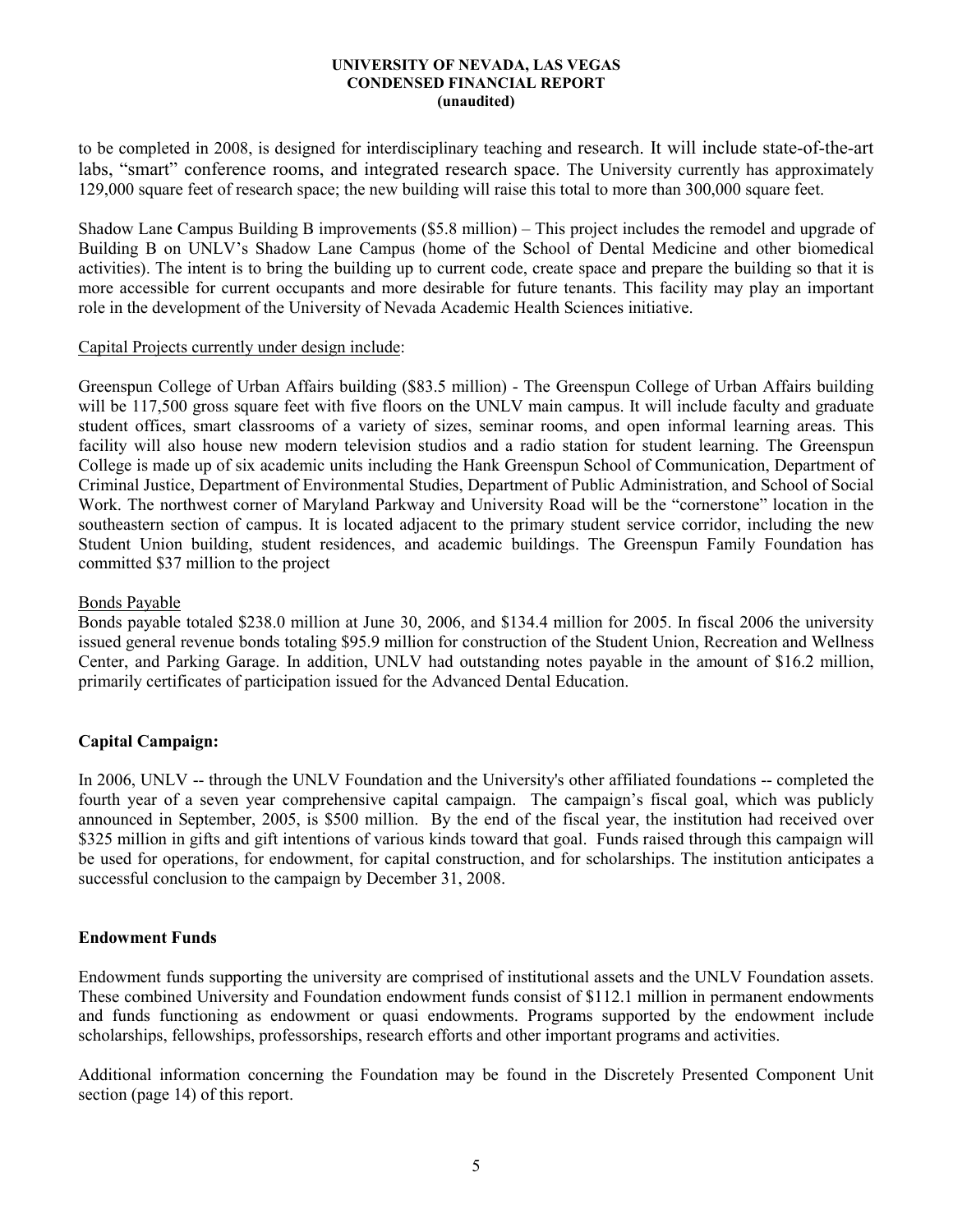The University's endowment funds consist of Permanent endowments and funds functioning as an endowment (quasi endowments). These funds are further categorized as being expendable and non-expendable. Permanent endowments are those funds received from donors with the stipulation that the principal remain inviolate and be invested in perpetuity to produce income which is to be expended for the purposes stipulated by the donor. Funds functioning as an endowment represent amounts (restricted gifts or unrestricted funds) that have been allocated by the University for long-term investment purposes, although amounts are not subject to donor restrictions requiring the University to preserve the principal in perpetuity.

The University's permanent endowment assets were \$35.9 million and \$32.2 million at June 30, 2006 and 2005, respectively. Funds functioning as endowment were \$12.2 million and \$11.2 million at June 30, 2006 and 2005, respectively. The University's permanent endowment assets which are subject to preservation of the principal in perpetuity are categorized as restricted nonexpendable net assets which amounted to \$11.6 million at June 30, 2006 and \$11.5 million in 2005.

The University's permanent endowment and quasi-endowment net assets which are expendable, but subject to externally imposed restrictions governing their use are categorized as restricted expendable net assets. This category of net assets totaled \$29.1 million at June 30, 2006 and includes \$10.9 million of funds functioning as endowment. The University's endowment funds which are expendable and are not subject to further external restriction as to use are categorized as unrestricted expendable net assets. This category of net assets totaled \$7.4 million at June 30, 2006 and includes \$1.2 million of funds functioning as endowment.

UNLV participates with the other NHSE institutions in following Board approved investment policies for managing all public funds, including operating funds and endowment funds handled by the System (NHSE). The System currently utilizes several external investment managers to manage the operating funds and the endowment funds. The investment objective of the endowment funds is to attain an inflation-adjusted total return, net of fees, at least equal to the University's contemplated spending/distribution rate of 4.5% (based upon a 20-quarter moving average as set forth in Board policy). This NHSE policy is subject to periodic reviews. The Foundation maintains its own investment policy to administer the investments controlled by the Foundation.

The endowment fund is allocated between an equity portfolio that provides long-term capital appreciation and a growing income stream; a fixed income portfolio to provide a hedge against extended deflation, to provide higher current income than equities and to diversify the portfolio. Board policy sets normal allocation and ranges for each type of portfolio.

## Statement of Revenues, Expenses and Changes in Net Assets

Changes in total net assets as presented on the Statement of Net Assets are based on the activity presented in the Statement of Revenues, Expenses, and Changes in Net Assets. The purpose of the statement is to present the revenues received by the institution, both operating and non-operating, and the expenses paid by the institution, operating and non-operating, and any other revenues, expenses, gains and losses received or spent by the institution.

Generally speaking, operating revenues are received for providing goods and services to the various customers and constituencies of the institution. Operating expenses are those expenses paid to acquire or produce the goods and services provided in return for the operating revenues, and to carry out the mission of the institution. Nonoperating revenues are revenues received for which goods and services are not provided. For example, state appropriations are nonoperating because they are provided by the Legislature to the institution without the Legislature directly receiving commensurate goods and services for those revenues.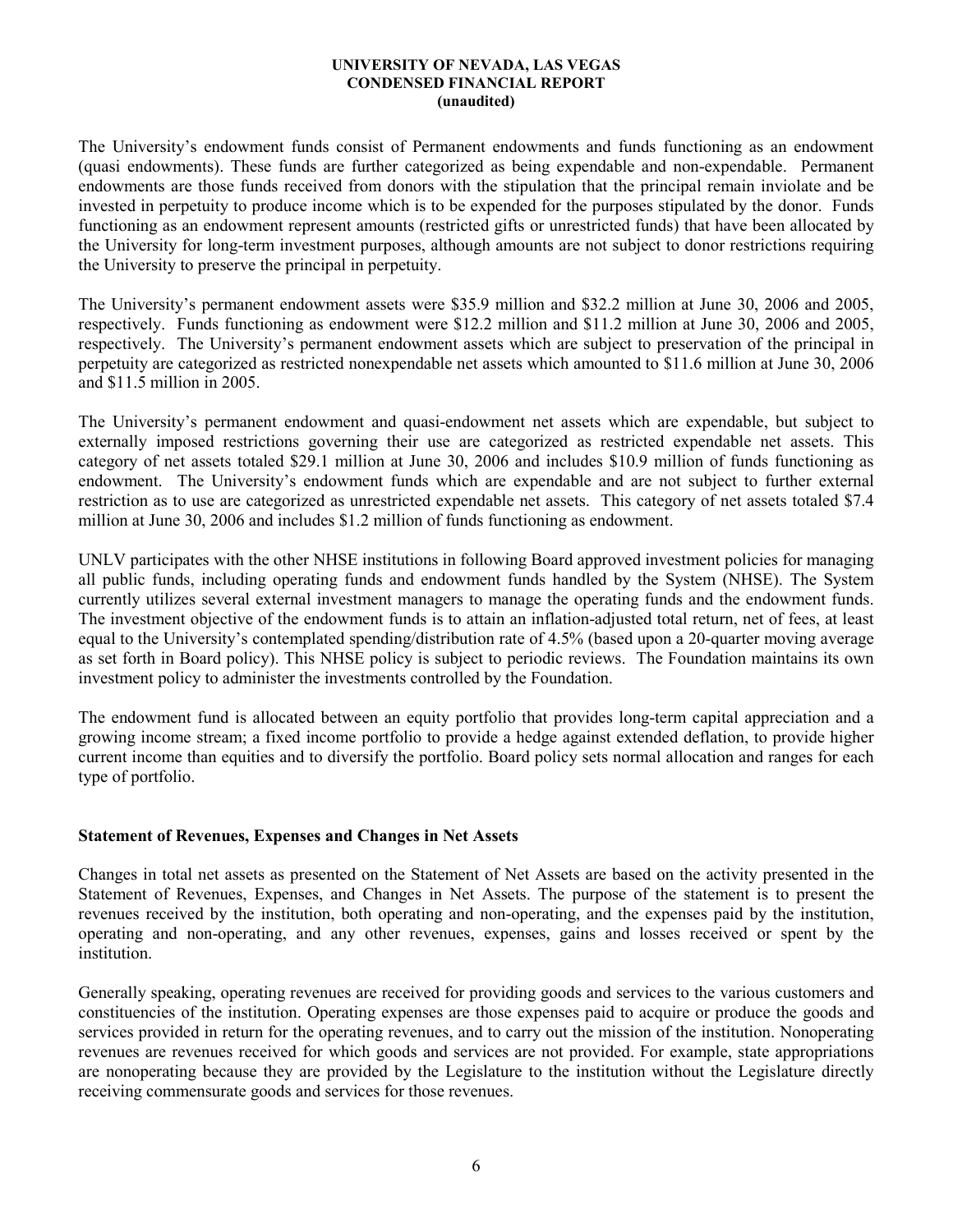## Condensed Statement of Revenue, Expenses and Changes in Net Assets For the Years Ended June 30:

|                                                  |               | University    | University Related Organization |               |               |              |  |
|--------------------------------------------------|---------------|---------------|---------------------------------|---------------|---------------|--------------|--|
|                                                  | 2006          | 2005          | 2004                            | 2006          | 2005          | 2004         |  |
| (In thousands of dollars)                        |               |               |                                 |               |               |              |  |
| <b>Operating revenues</b>                        |               |               |                                 |               |               |              |  |
| Student tuition and fees, net                    | 107,020<br>\$ | 90,910<br>S   | \$<br>74,680                    | \$            | \$            | S            |  |
| Donor contributions - cash and noncash           |               |               |                                 | 28,630        | 26,921        | 14,061       |  |
| Grants and contracts                             | 90,069        | 77,765        | 72,138                          |               |               |              |  |
| Sales and services of educational departments    | 25,958        | 30,485        | 26,428                          |               |               |              |  |
| Sales and services of auxiliary enterprises, net | 41,806        | 35,818        | 34,144                          |               |               |              |  |
| Other                                            | 976           | 760           | 1,404                           | 137           | 405           | 368          |  |
| <b>Total operating revenues</b>                  | 265,829       | 235,738       | 208,794                         | 28,767        | 27,326        | 14,429       |  |
| <b>Operating expenses</b>                        | 428,777       | 389,038       | 351,762                         | 2,976         | 2,952         | 3,708        |  |
| <b>Operating revenue (loss)</b>                  | (162, 948)    | (153,300)     | (142,968)                       | 25,791        | 24,374        | 10,721       |  |
| Nonoperating revenues (expenses)                 |               |               |                                 |               |               |              |  |
| State appropriations                             | 175,772       | 155,262       | 147,884                         |               |               |              |  |
| Gifts                                            | 14,342        | 10,278        | 9,709                           |               |               |              |  |
| Investment income                                | 20,700        | 15,812        | 14,324                          | 5,975         | 6,873         | 3,365        |  |
| Interest expense and disposal of plant assets    | (8,934)       | (6, 115)      | (5,869)                         |               |               |              |  |
| Other nonoperating revenues (expenses)           | 4,581         | 401           | 41                              | 352           |               | (2,485)      |  |
| Capital state appropriations                     | 63,733        |               | 40,879                          |               |               |              |  |
| Capital and endowment gifts and grants           | 7,467         | 9,813         | 10,727                          | 1,678         | 5,675         | 6,732        |  |
| Net transfers (to) from System Administration    | (5,008)       | (5,104)       | (3,761)                         |               |               |              |  |
| Payments to University of Nevada, Las Vegas      |               |               |                                 | (15, 343)     | (12,306)      | (12, 189)    |  |
| Net nonoperating revenues (expenses)             | 272,653       | 180,347       | 213,934                         | (7, 338)      | 242           | (4, 577)     |  |
| Increase in net assets                           | 109,705       | 27,047        | 70,966                          | 18,453        | 24,616        | 6,144        |  |
| Net assets, beginning of year                    | 559,296       | 532,249       | 461,283                         | 114,599       | 89,983        | 83,839       |  |
| Net assets, end of year                          | 669,001<br>\$ | 559,296<br>\$ | 532,249<br>\$                   | 133,052<br>\$ | 114,599<br>\$ | 89,983<br>\$ |  |

The Statement of Revenues, Expenses, and Changes in Net Assets reflect a positive year with an increase in net assets at the end of the year. Some highlights of the information presented on the Statement of Revenues, Expenses, and Changes in Net Assets are as follows:

 Student tuition and fees revenues for FY 2006 were \$107.0 million, an increase of 18% over 2005. The increase is due to several factors. UNLV's student population continues to grow with over 28,000 students attending in fall 2005. Annual FTE enrollment increased by 1.7%, and registration fees increased 7%. In addition UNLV's School of Dental Medicine, which accepted its first 75 dental students in the fall of 2002, increased its revenue by \$1 million from tuition and fees and the number of students to 300 in the fall 2005.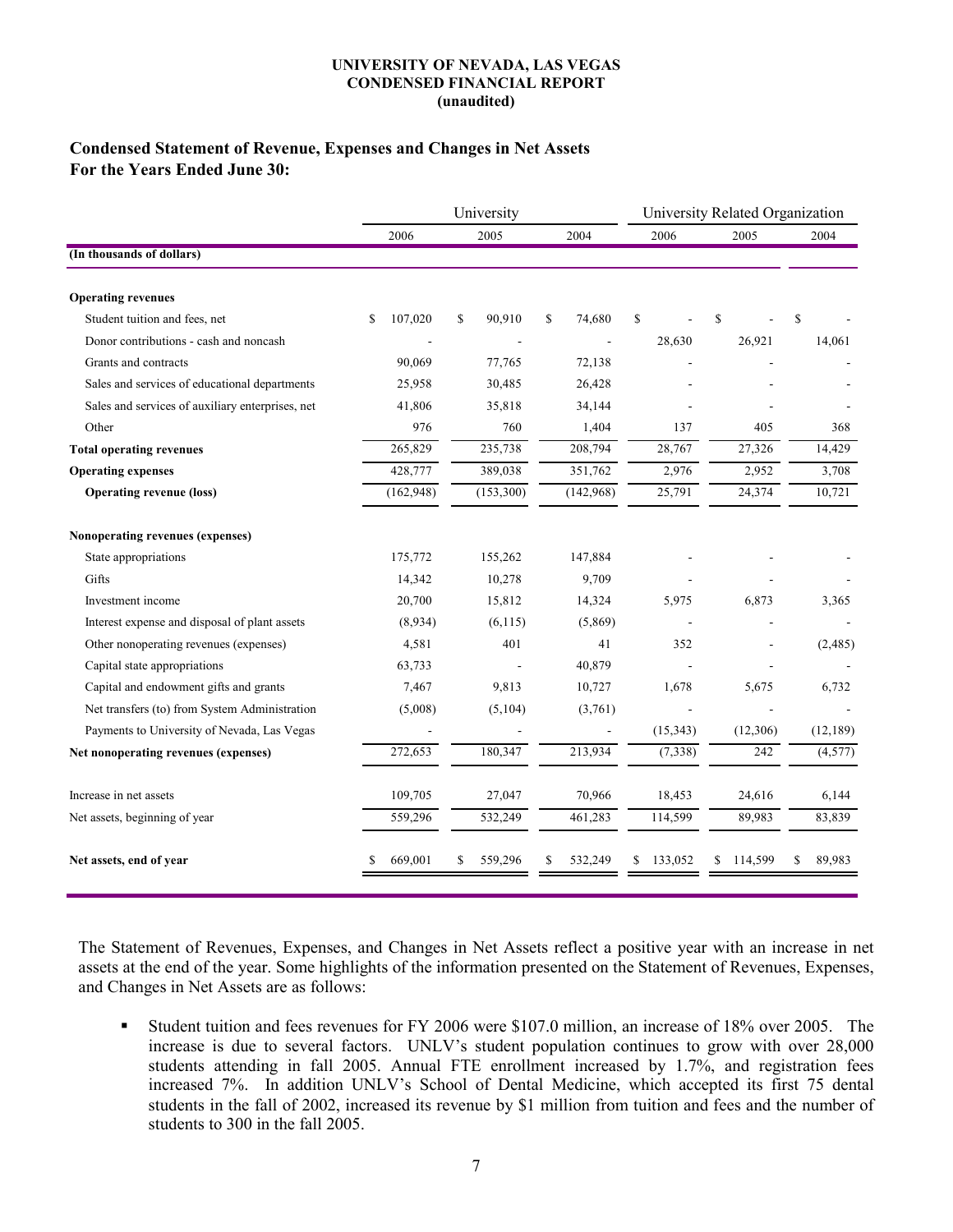- Grants and Contracts revenue for 2006 was \$90.1 million, an increase of 15.8% over 2005. This is due to increased federal and state awards. Federal grants and contracts increased \$8.3 million.
- Sales and Services of Education Departments decreased by \$4.5 million, or 14.8%, due to a change in the UNLV School of Dental Medicine's contracts. Effective July 1, 2005, the UNLV School of Dental Medicine's contracts with the two HMOs for Medicaid changed from a capitation program to a fee-forservice contract. Prior to this change in the contract, UNLV SDM was receiving the revenue and would contract with sub-providers (community dentists). The revenue would then "flow-through" UNLV SDM in the form of revenue and expenses. As of July 1, 2005, the HMOs contract directly with community dental providers and pay them directly thus reducing the SDM's revenue and expenses.
- Revenue from State appropriations increased by 13% or \$20.5 million. In 2006 a significant portion of the increase in state appropriation revenue is a result of the increase in state formula funding driven by the historical enrollment increases as well as budgeted cost of living increases to staff salaries approved in the 2005 legislative session.
- Investment income increased from \$15.8 million to \$20.7 million during fiscal year 2006 due to favorable market conditions. The market values of the various investment pools are subject to change depending upon conditions beyond the control of the System, including general economic conditions and general financial conditions. In addition, the System is subject to the same risks as other investors in the market including but not limited to adverse market conditions and ability of fund managers to maintain a solvent fund.
- Capital state appropriations are recognized in the first year of the biennium. The \$63.7 million reflected in 2006 is due to UNLV capital appropriations for the Greenspun College of Urban Affairs of \$34 million, the SEB complex of \$15.8 million, an addition to the Student Services building of \$9 million, and various campus improvements of \$5 million as approved in the 2005 legislative session.

Tuition and state appropriations are the primary source of funding for the University's academic programs. Student tuition and fees, net of allowances for scholarships and fellowships, are \$107.0 million or 19% of total revenues in 2006. State general fund appropriations are \$175.8 million, or 32% of total revenues of \$552.4 million.

The University receives revenues for sponsored programs from government and private sources, which normally provide for the recovery of direct and indirect costs. Grant activity will continue to increase as the University works towards becoming a major research university.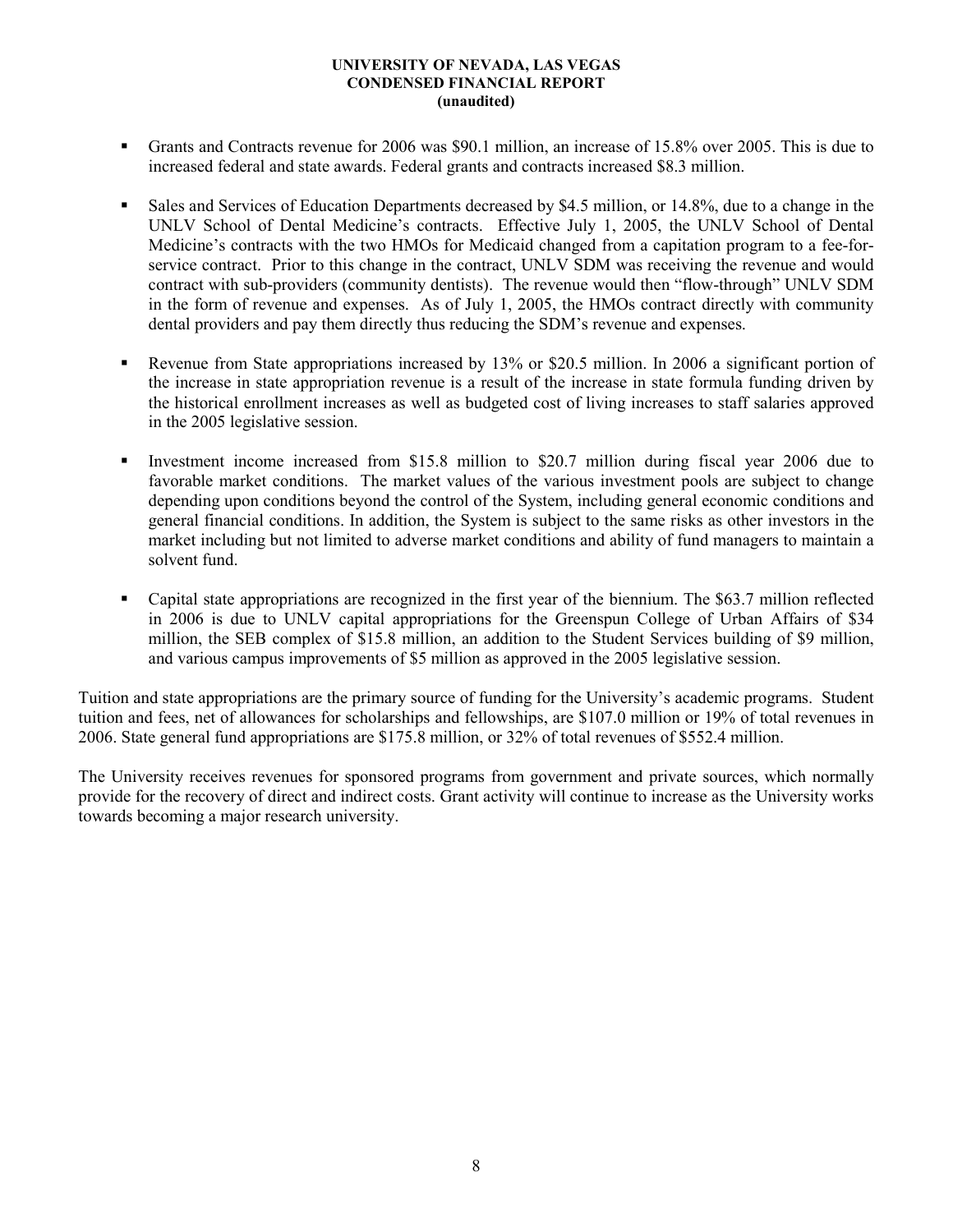The following is a graphic illustration of revenues by source (both operating and nonoperating), which were used to fund UNLV's operating activities for the year ended June 30, 2006 (amounts are presented in thousands of dollars). Significant recurring sources of UNLV's revenues, such as State appropriations and investment income, are considered nonoperating, as defined by GASB Statement No.35.



#### University Revenues by Source

| <b>University Revenues by Source</b>                |                     |       |
|-----------------------------------------------------|---------------------|-------|
| (in thousands of dollars)                           | Amount              | $\%$  |
| Student tuition and fees, net                       | 107,020<br>\$.      | 19%   |
| Federal, state and local grants and other contracts | 90,069              | 16%   |
| Sales and services of educational departments       | 25,958              | 5%    |
| Sales and services of auxiliary enterprises         | 41,806              | $7\%$ |
| Other nonoperating and operating revenues           | 5,557               | $1\%$ |
| State appropriations                                | 175,772             | 32%   |
| Capital appropriations                              | 63,733              | 12%   |
| Investment income                                   | 20,700              | 4%    |
| Private gifts                                       | 14,342              | 3%    |
| Capital grants & endowment gifts                    | 7,467               | $1\%$ |
| Total Revenues by Source                            | <b>S</b><br>552,424 | 100%  |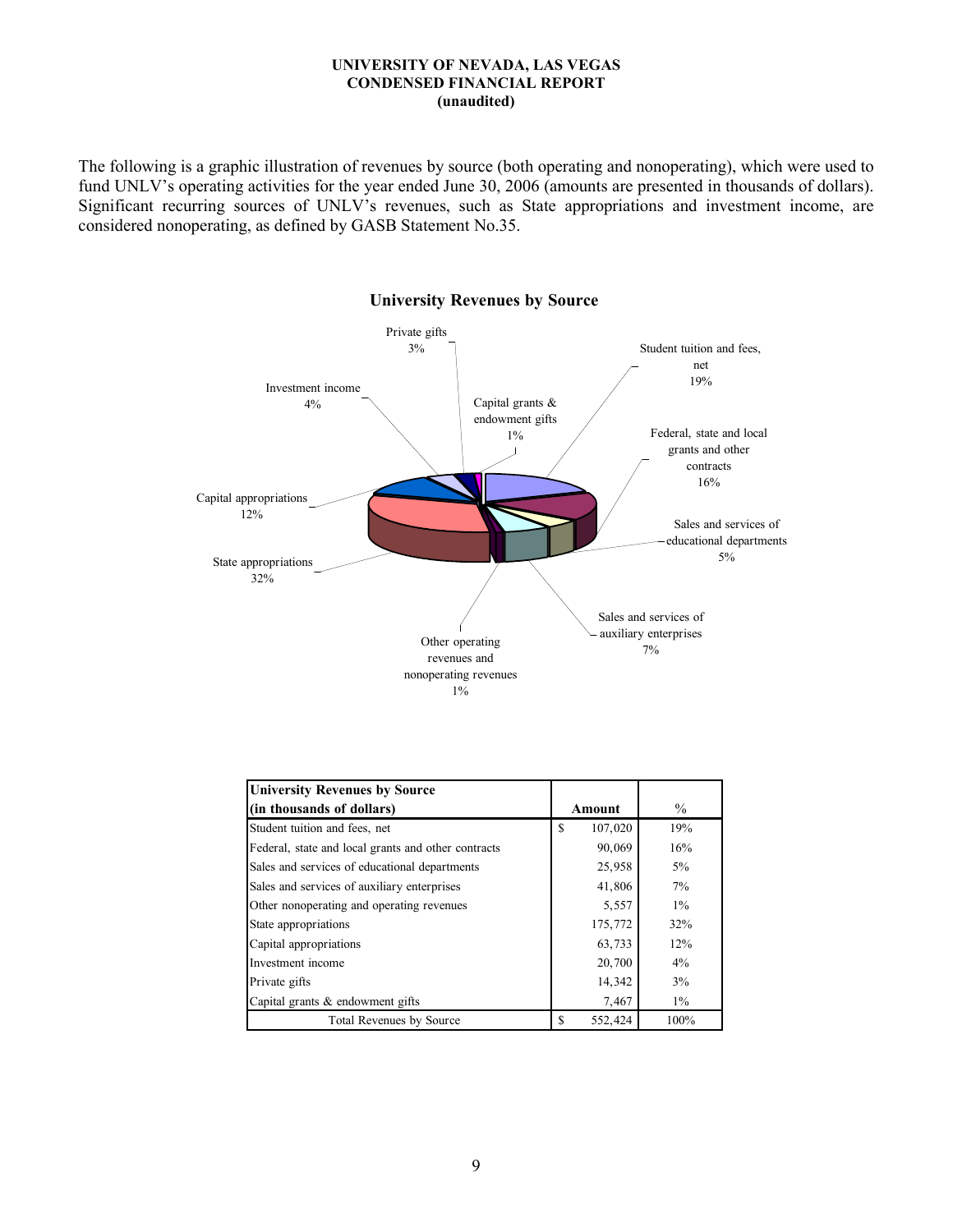The following is a summary of the University's expenses for the years ended June 30:

|                              | University           |         |    |         |      |         | University Related Organization |                          |    |                |    |        |  |
|------------------------------|----------------------|---------|----|---------|------|---------|---------------------------------|--------------------------|----|----------------|----|--------|--|
|                              | 2006<br>2004<br>2005 |         |    | 2006    | 2005 |         |                                 | 2004                     |    |                |    |        |  |
| (In thousands of dollars)    |                      |         |    |         |      |         |                                 |                          |    |                |    |        |  |
| <b>Operating Expenses:</b>   |                      |         |    |         |      |         |                                 |                          |    |                |    |        |  |
| Compensation and benefits    | \$                   | 274,872 | \$ | 256,260 | \$   | 225,071 | $\mathbb{S}$                    | 2,003                    | \$ | 1,937          | \$ | 1,672  |  |
| Utilities                    |                      | 11,202  |    | 10,442  |      | 9,700   |                                 | $\overline{\phantom{a}}$ |    |                |    |        |  |
| Supplies and services        |                      | 102,143 |    | 85,661  |      | 83,256  |                                 | 828                      |    | 866            |    | 896    |  |
| Scholarships and fellowships |                      | 15,125  |    | 13,755  |      | 12,472  |                                 | $\qquad \qquad$          |    | $\overline{a}$ |    |        |  |
| Program expenses             |                      |         |    |         |      |         |                                 | 40                       |    | 64             |    | 1,060  |  |
| Depreciation                 |                      | 25,435  |    | 22,920  |      | 21,263  |                                 | 105                      |    | 85             |    | 80     |  |
|                              |                      | 428,777 |    | 389,038 |      | 351,762 |                                 | 2,976                    |    | 2,952          |    | 3,708  |  |
| Nonoperating:                |                      |         |    |         |      |         |                                 |                          |    |                |    |        |  |
| Interest and other           |                      | 13,942  |    | 11,219  |      | 9,630   |                                 | 15,343                   |    | 12,306         |    | 14,674 |  |
| <b>Total expenses</b>        |                      | 442,719 | S  | 400,257 | ٩    | 361,392 | \$.                             | 18,319                   | \$ | 15,258         |    | 18,382 |  |

- Compensation and employee benefits expenses were approximately \$275 million for 2006, an increase of 7.2% over fiscal year 2005. The increase reflects a 2% cost of living increase (COLA), merit and classified step increases. An increase in the number of Faculty (6.8%), Professional employees ( 8.7%) and number of Classified employees (4.8%) contributed to this increase in FY06.
- Scholarships and fellowships expense totaled \$15.1 million in 2006, an increase of \$1.4 million over fiscal year 2005.

The University is committed to recruiting and retaining an outstanding faculty and staff and the compensation package is one way to successfully compete with peer institutions and nonacademic employers. The University encourages and rewards faculty members who best integrate teaching, scholarship, and service in support of student learning and the creation of new knowledge. Dedicating resources to instructional salaries promotes UNLV's goal of becoming a premier metropolitan research university. UNLV has added new faculty with degrees from the nation's most prestigious universities.

Substantially all permanent employees of the University are covered by retirement plans. All classified and some professional employees are covered under Public Employee's Retirement System ("PERS"), administered by the State. Those professionals not covered by PERS, are covered by four alternative plans that are defined contribution plans, and hence have no unfunded liability.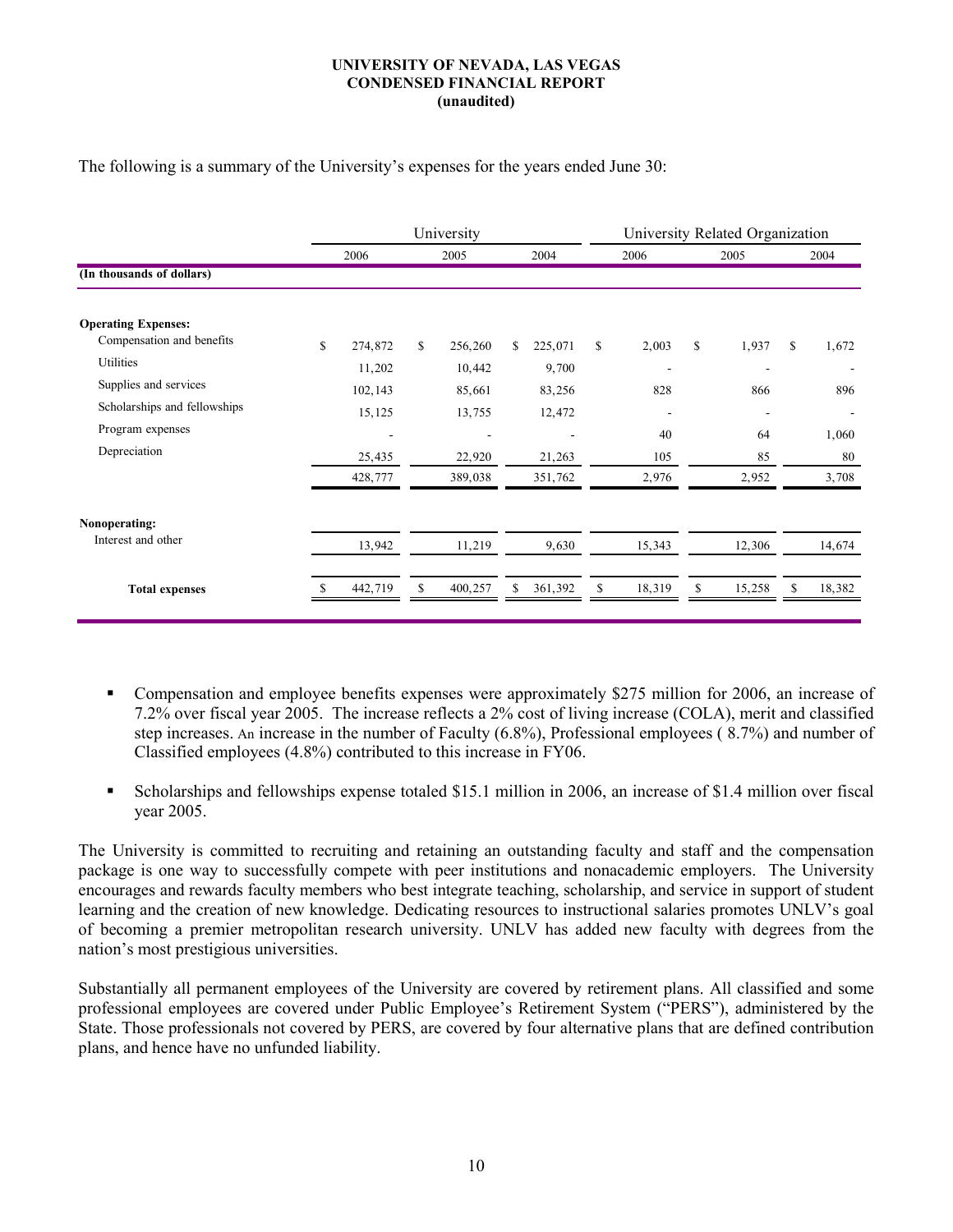The following is a graphic illustration of total operating expenses by "natural classification" (in thousands of dollars) for the year ended June 30, 2006:

# University Operating Expenses by Natural Classification



| University Operating Expenses by Natural Classification |   |         |               |
|---------------------------------------------------------|---|---------|---------------|
| (in thousands of dollars)                               |   | Amount  | $\frac{6}{9}$ |
| Compensation and benefits                               | S | 274,872 | 64%           |
| <b>Utilities</b>                                        |   | 11,202  | 3%            |
| Supplies and services                                   |   | 102,143 | 24%           |
| Depreciation                                            |   | 25,435  | 6%            |
| Scholarships and fellowships                            |   | 15,125  | 3%            |
| Total                                                   | S | 428,777 | 100%          |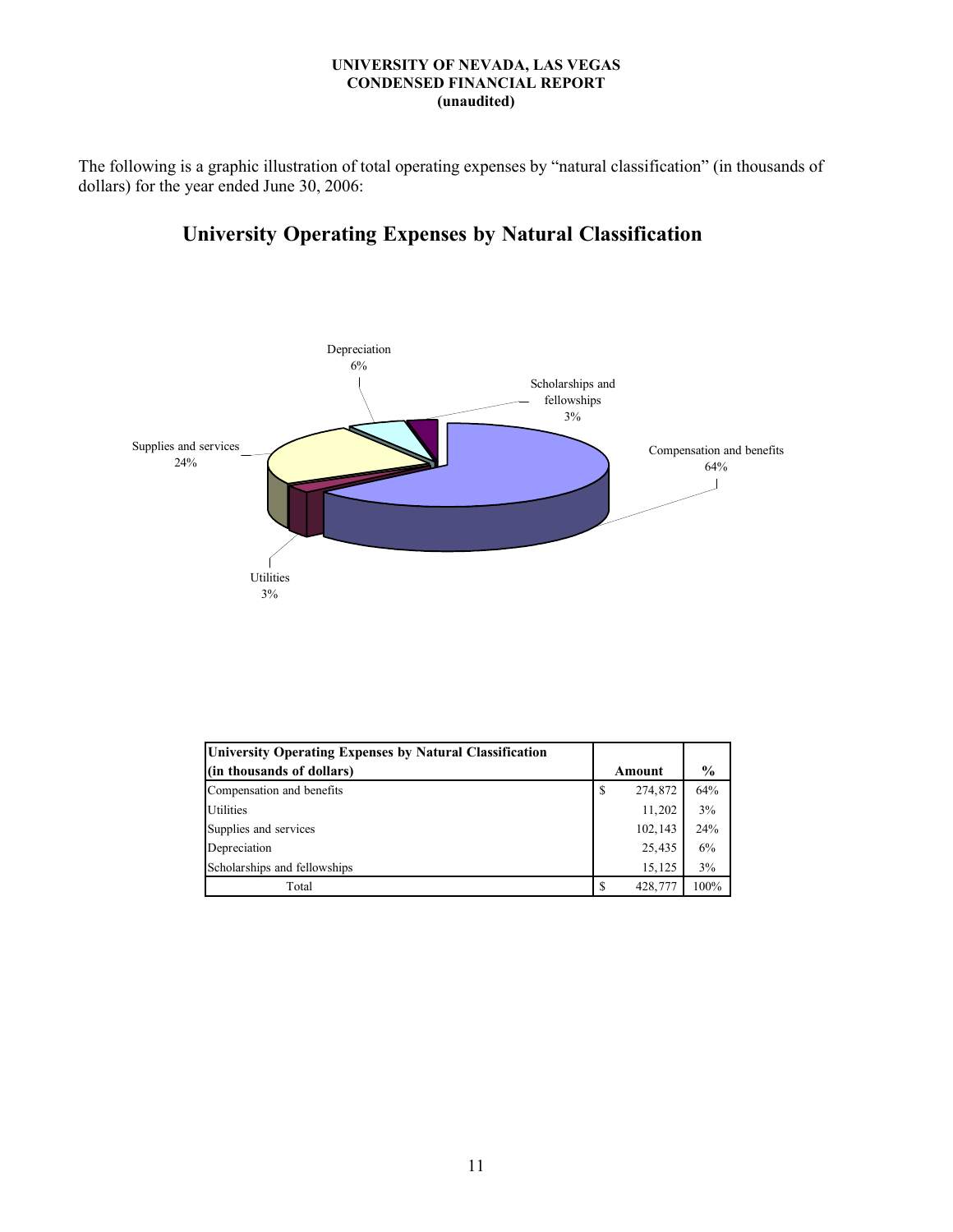In addition to their natural classification, it is also informative to review operating expenses by functions, which were as follows for the years ended June 30:

|                                     |               | University    |    |         |
|-------------------------------------|---------------|---------------|----|---------|
|                                     | 2006          | 2005          |    | 2004    |
| (In thousands of dollars)           |               |               |    |         |
| <b>Operating Expenses:</b>          |               |               |    |         |
| Instruction                         | \$<br>143,545 | \$<br>129,504 | S  | 116,298 |
| Research                            | 40,785        | 35,229        |    | 32,899  |
| Public service                      | 12,640        | 17,141        |    | 15,951  |
| Academic support                    | 49,519        | 42,608        |    | 39,328  |
| Institutional support               | 27,274        | 23,816        |    | 21,319  |
| Student services                    | 43,440        | 39,071        |    | 35,140  |
| Auxiliary enterprises               | 32,891        | 32,118        |    | 29,672  |
| Operations and maintenance of plant | 38,063        | 32,599        |    | 27,342  |
| Depreciation                        | 25,435        | 22,920        |    | 21,263  |
| Loans                               | 60            | 277           |    | 78      |
| Scholarships and fellowships        | 15,125        | 13,755        |    | 12,472  |
| <b>Total operating</b>              | 428,777       | 389,038       |    | 351,762 |
| Nonoperating:                       |               |               |    |         |
| Interest and other                  | 13,942        | 11,219        |    | 9,630   |
| <b>Total expenses</b>               | 442,719       | \$<br>400,257 | \$ | 361,392 |
|                                     |               |               |    |         |

Instruction expenses increased by \$14.0 million or 10.8% this year. This is mainly due to increases in state appropriations including support for the Dental and Law Schools. The Dental School additional expenses in 2006 included \$1.4 million for the new orthodontics program.

Research increased by \$5.5 million or 15.8 % due to increased federal awards.

Public Service decreased by \$4.5 million due to a change in dental clinics billing practice to a fee for services basis versus the previous capitation model.

Academic support increased by 16.2 % due to Library expenses and salary and fringe benefits expense.

Institutional support expenses increased by \$3.4 million or 14.5%. This was primarily due to the increase in salary and benefits and increased state appropriation for retired employee group health insurance.

Student services increased 11.2% or \$4.4 million. This is attributable to increased federal funding for the Gear Up program.

Operations and maintenance of plant increased 16.8% which includes support for athletic facilities previously accounted for in auxiliary enterprises.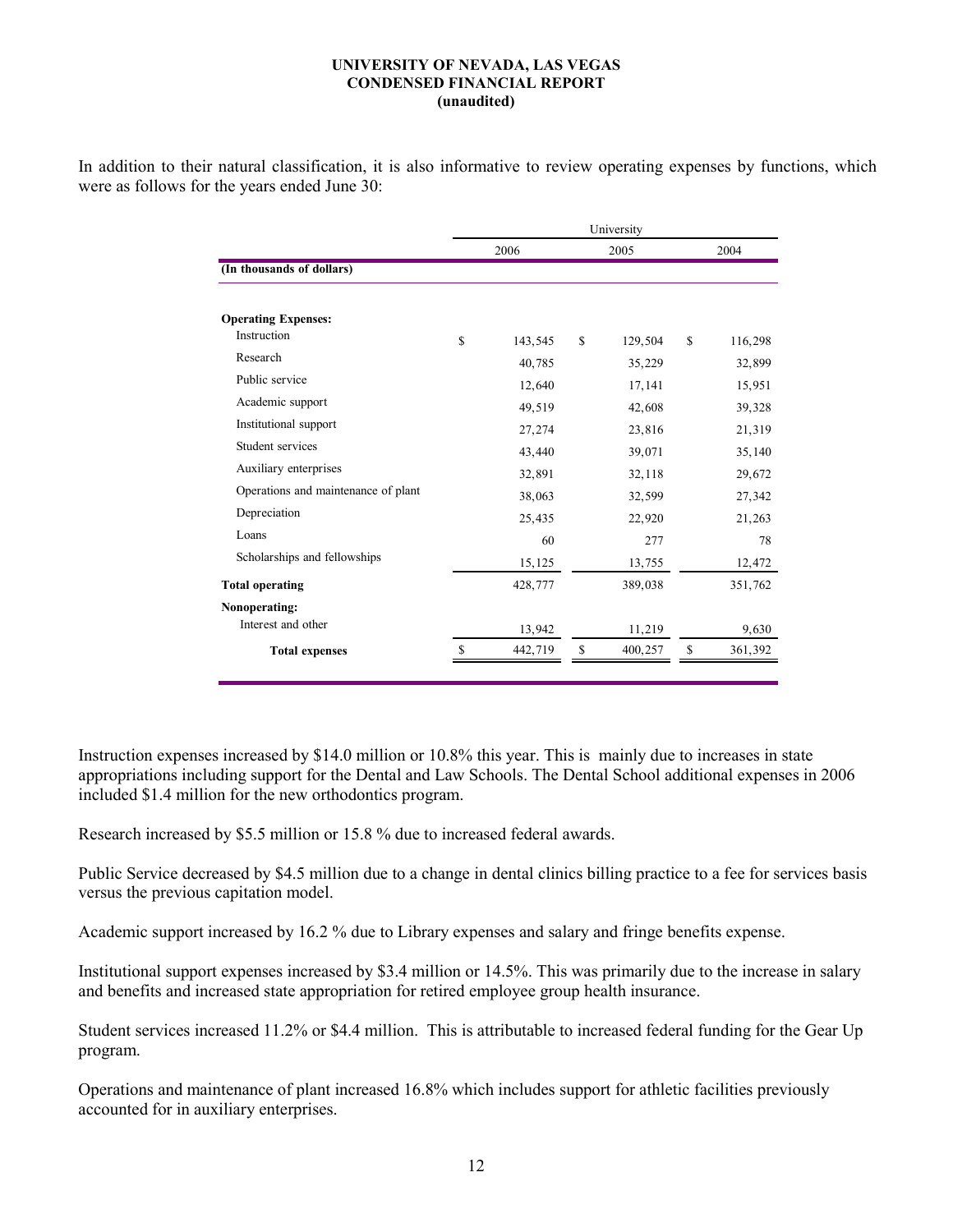The following graphic illustrations present total operating expenses by function (in thousands of dollars) for the year ended June 30, 2006:

# University Operating Expenses by Function



| <b>University Operating Expenses by Function</b> |    |         |               |
|--------------------------------------------------|----|---------|---------------|
| (in thousands of dollars)                        |    | Amount  | $\frac{0}{0}$ |
| Instruction                                      | \$ | 143,545 | 33%           |
| Research                                         |    | 40,785  | 9%            |
| <b>Public Service</b>                            |    | 12,640  | 3%            |
| Academic Support                                 |    | 49,519  | 12%           |
| <b>Institutional Support</b>                     |    | 27,274  | 6%            |
| <b>Student Services</b>                          |    | 43,440  | 10%           |
| Auxiliary enterprises                            |    | 32,891  | 8%            |
| Operations and maintenance of plant              |    | 38,063  | 9%            |
| Depreciation                                     |    | 25,435  | 6%            |
| Loans                                            |    | 60      | $0\%$         |
| Scholarships and fellowships                     |    | 15,125  | $4\%$         |
| Total Operating Expenses by Function             | S  | 428,777 | 100%          |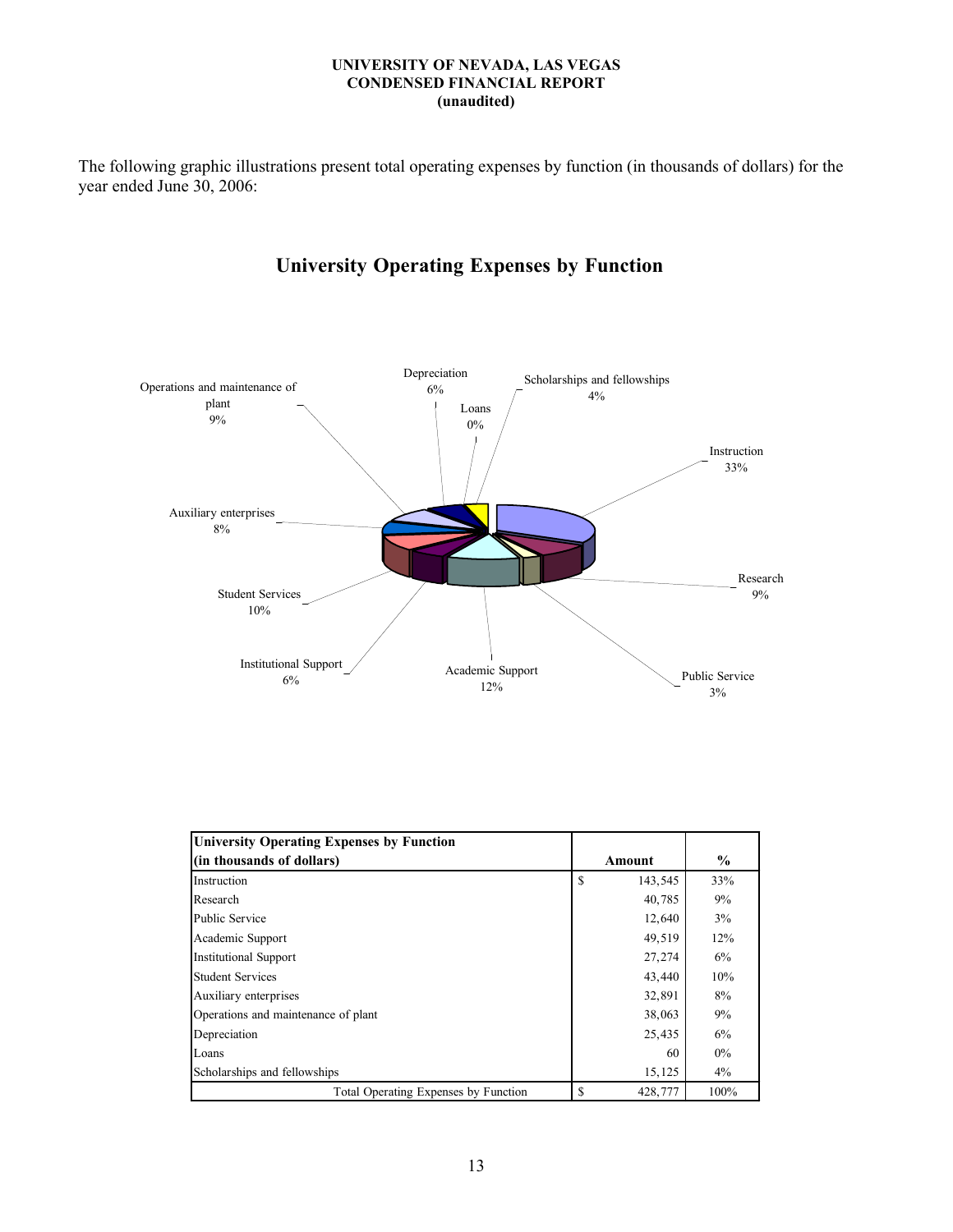### Statement of Cash Flows

The final statement presented by the University of Nevada, Las Vegas, is the Statement of Cash Flows. The Statement of Cash Flows presents detailed information about the cash activity of the institution during the year. The statement is divided into five parts. The first part deals with operating cash flows and shows the net cash used by the operating activities of the institution. The second section reflects cash flows from noncapital financing activities. This section reflects the cash received and spent for nonoperating, noninvesting, and noncapital financing purposes.

The third section reflects the cash flows from investing activities and shows the purchases, proceeds, and interest received from investing activities. The fourth section deals with cash flows from capital and related financing activities. This section deals with the cash used for the acquisition and construction of capital and related items. The fifth section reconciles the net cash used to the operating income or loss reflected on the Statement of Revenues, Expenses, and Changes in Net Assets.

## Condensed Cash Flows for the Years ended June 30:

|                                          | University |            |    |            |    |            |  |
|------------------------------------------|------------|------------|----|------------|----|------------|--|
|                                          |            | 2006       |    | 2005       |    | 2004       |  |
| (In thousands of dollars)                |            |            |    |            |    |            |  |
| Cash provided (used) by:                 |            |            |    |            |    |            |  |
| Operating activities                     | S          | (138, 159) | S  | (126, 309) | \$ | (113, 204) |  |
| Noncapital financing activities          |            | 186, 176   |    | 162,280    |    | 155,434    |  |
| Investing activities                     |            | (47, 634)  |    | (3, 915)   |    | (15,308)   |  |
| Capital and related financing activities |            | 50,581     |    | (40, 569)  |    | (14, 984)  |  |
| Net change in cash                       |            | 50,964     |    | (8, 513)   |    | 11,938     |  |
| Cash, beginning of year                  |            | 70,470     |    | 78,983     |    | 67,045     |  |
| Cash, end of year                        | \$         | 121,434    | \$ | 70,470     | \$ | 78,983     |  |
|                                          |            |            |    |            |    |            |  |

The University's significant sources of cash provided by noncapital financing activities, as defined by GASB Statement No. 35, include state appropriations and private gifts. Increase in cash from capital and related financing activities is due to the issuance of bonds as previously discussed.

## Discretely Presented Component Unit

## University of Nevada, Las Vegas Foundation

The Foundation total assets grew to \$134.8 million at June 30, 2006, an increase of \$18.0 million from 2005. This is attributable to an increase in cash donations and the addition of gifts, net of distributions, and investment income. Investment decisions are made by the UNLV Foundation portfolio managers within overall asset allocation and policy parameters set by the Board.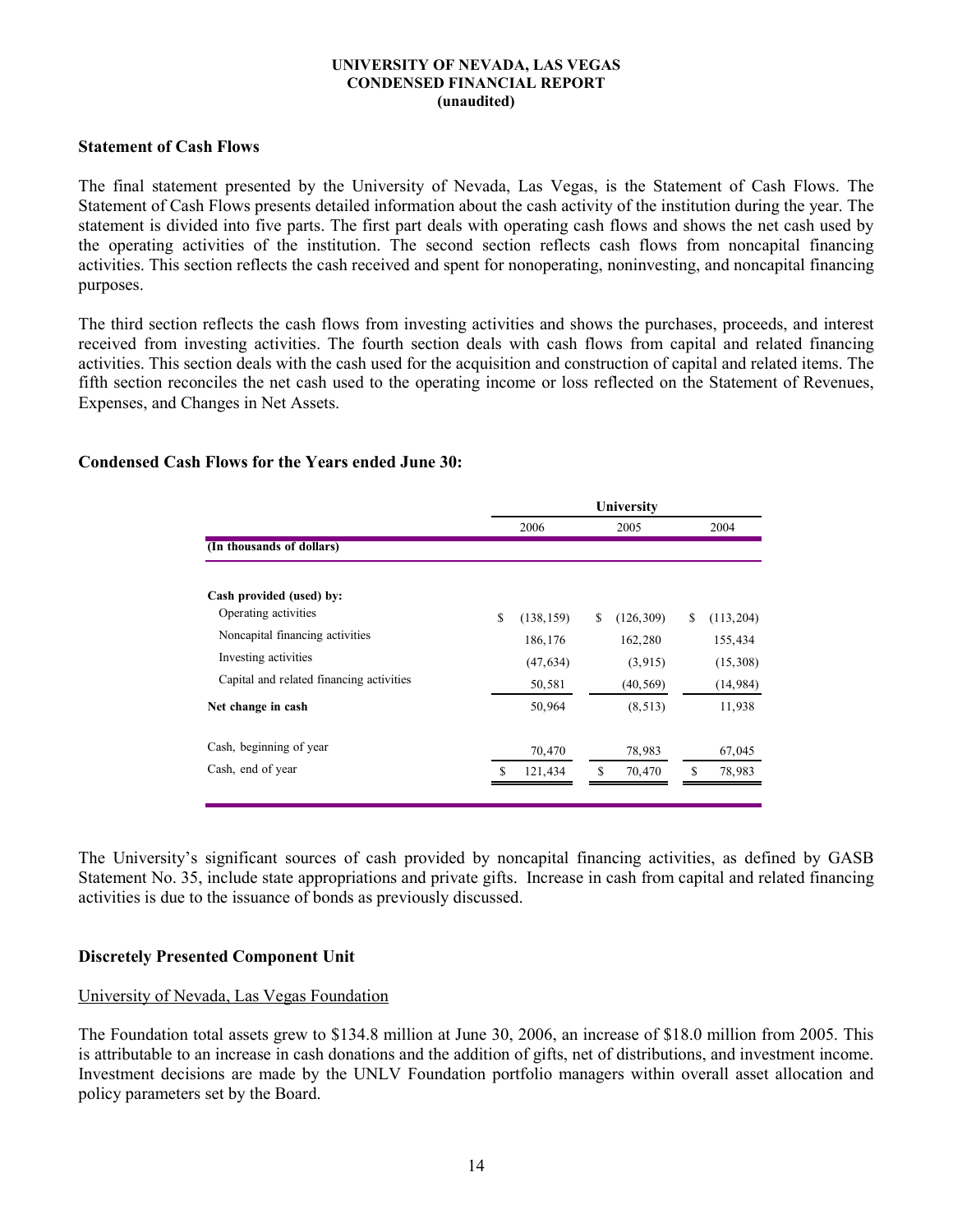Total liabilities decreased from \$2.3 million at June 20, 2005 to \$1.8 million at June 30, 2006 primarily due to scheduled debt payments in the amount of \$250,000 and a decrease in accounts payable of \$230,000. Total net assets increased from \$114.6 million at June 30, 2005, to \$133.1 million at June 30, 2006, as a result of an excess of revenues over expenses of approximately 18.5 million.

Total contributions increased in fiscal 2006 to \$28.6 million, an increase over 2005 of \$1.7 million. The receipt of cash gifts increased \$4.9 million while non-cash contributions decreased by \$3.2 million during 2006 principally due to a large gift received in 2005 of a charitable remainder trust.

Investment income decreased from \$6.9 million at June 30, 2005, to \$6.0 million at June 30, 2006. Interest income increased \$347,000 as a result of rising interest rates in the fixed-income portfolios. The performance of the investment portfolios resulted in an increase of realized capital gains of \$3.6 million and a decrease in investment fair value of \$4.8 million.

Payments to the University totaled \$15.3 million, which have been adjusted to reflect different accounting principles applicable to non-cash donations. The Foundation transfers funds for programs and scholarships only when requested by the University in order to cover current obligations.

## Economic Outlook

The increasing population of the State of Nevada and the ongoing funding of the Millennium Scholarship program ensure a continuing increase in the demand for higher education services. Between 1990 and 2000, Nevada's population grew by 66%, outpacing that of any state in the nation. The growth rate of Nevada high school graduates has also surpassed that of other states, and is projected to grow by 104% between 2001 and 2017. The greatest share of this growth is attributable to southern Nevada, where Clark County alone accounts for approximately 75% of the state population. Similarly, UNLV's fall FTE increased by more than 5.5% per year during the last four years, outpacing the System projections for UNLV by more than 3% per year. Given campus space constraints and new admission standards, we expect the rate of enrollment growth to subside and level off to provide an opportunity to develop resources to keep pace with the community's growth.

Research continues to be a priority for UNLV with several large projects such as the US Department of Energy project for Scientific and Engineering Studies for material at High Pressures for Stockpile Stewardship under the direction of UNLV Department of Physics. The project focuses on cutting-edge experimental, computational and engineering studies related to high pressure on various materials. Other federal projects such as the U.S. Army Medical Research and Materiel Command to support breast cancer research, administered by the UNLV Department of Chemistry; and funding to support Forest and Rangeland Renewal Resources Research from the U.S. Department of Agriculture, Forest Service, administered by the UNLV Harry Reid Center, reflect this commitment.

In addition to our commitment to research UNLV is committed to the advancement of health services provided to Nevadans. During fiscal 2006, the School of Dental Medicine began offering classes in advanced dental education programs for Orthodontics and will expand the advanced dental education programs to include Endodontics, Oral & Maxillofacial Surgery and Pediatric Dentistry in the next few years. These additional programs will allow the UNLV dental student as well as the practitioner to expand their skills to better serve the citizens of Nevada.

## Cautionary Note Regarding Forward-Looking Statements

Certain information provided by the University and the System including written as outlined above or oral statements made by its representatives, may contain forward-looking statements as defined in the Private Securities